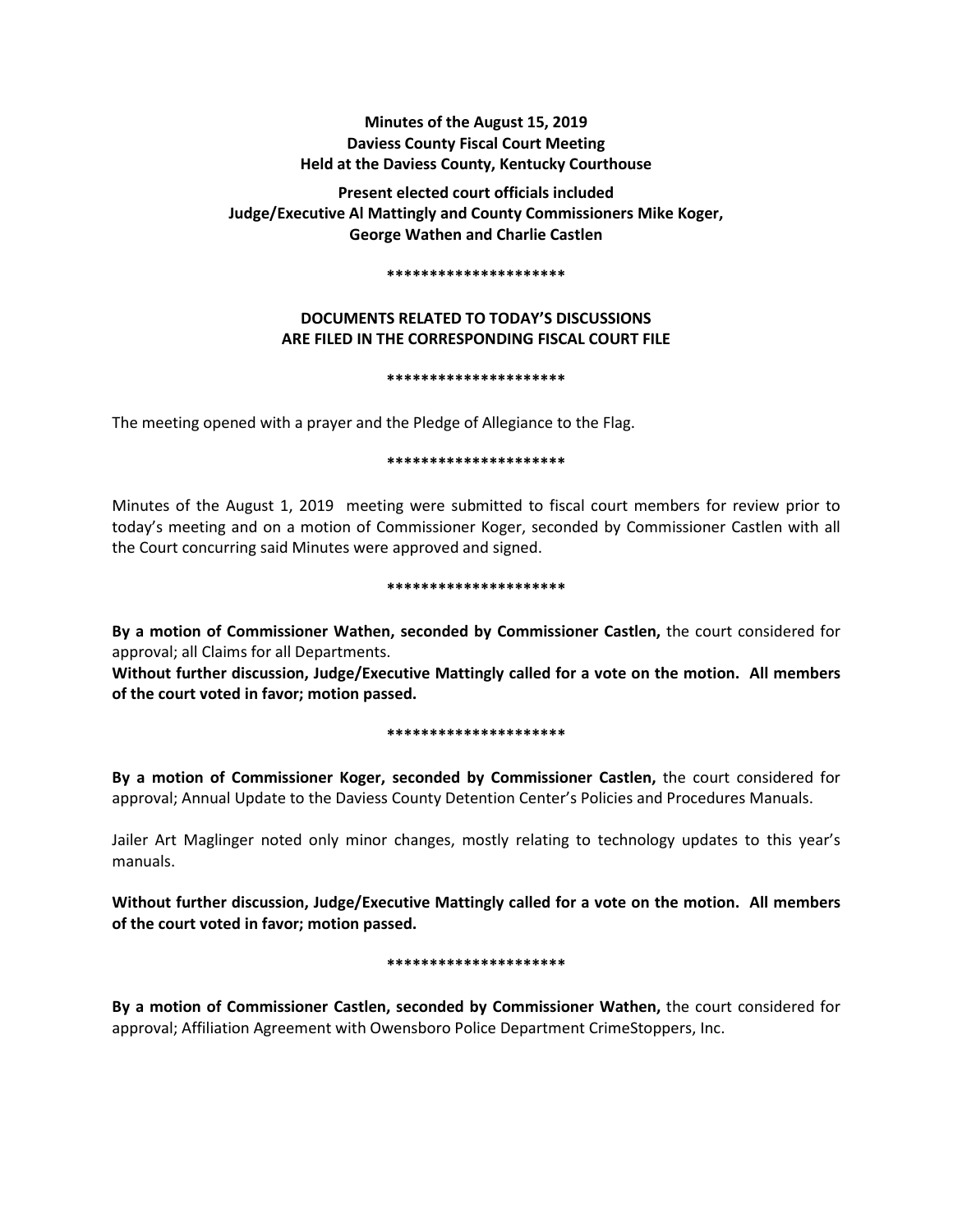Judge Mattingly explained that this agreement adds one dollar to court costs for CrimeStoppers Inc. and annually may be as much as \$3,000. This agreement also requires this group provide the court with an annual report.

**Without further discussion, Judge/Executive Mattingly called for a vote on the motion. All members of the court voted in favor; motion passed.** 

## **\*\*\*\*\*\*\*\*\*\*\*\*\*\*\*\*\*\*\*\*\***

**By a motion of Commissioner Koger, seconded by Commissioner Wathen,** the court considered for approval; Apply for the 2019 Justice Assistance Grant (JAG) for Tasers and related Equipment and Enter into an Interlocal Agreement with the City of Owensboro regarding same.

**Without further discussion, Judge/Executive Mattingly called for a vote on the motion. All members of the court voted in favor; motion passed.** 

## **\*\*\*\*\*\*\*\*\*\*\*\*\*\*\*\*\*\*\*\*\***

**By a motion of Commissioner Wathen, seconded by Commissioner Castlen,** the court considered for approval; Award **RFQ 006-2019:** new RTV500-A for Horse Fork Creek Park to Hagans Outdoor Equipment.

**Without further discussion, Judge/Executive Mattingly called for a vote on the motion. All members of the court voted in favor; motion passed.** 

## **\*\*\*\*\*\*\*\*\*\*\*\*\*\*\*\*\*\*\*\*\***

**By a motion of Commissioner Castlen, seconded by Commissioner Wathen,** the court considered for approval; Hire Brooke Hagan as Receptionist in the Dept. of Administrative Services, effective 8/19/19. **Without further discussion, Judge/Executive Mattingly called for a vote on the motion. All members of the court voted in favor; motion passed.** 

### **\*\*\*\*\*\*\*\*\*\*\*\*\*\*\*\*\*\*\*\*\***

**By a motion of Commissioner Wathen, seconded by Commissioner Koger,** the court considered for approval; Accept the following August 31, 2019 Retirement Resignations:

- Dwane Smeathers: 30 years of service
- Phillip Hodskins: 20 years of service
- Allen Isbill: 27 years of service
- Mary Moss: 24 years of service

**Without further discussion, Judge/Executive Mattingly called for a vote on the motion. All members of the court voted in favor; motion passed.** 

## **\*\*\*\*\*\*\*\*\*\*\*\*\*\*\*\*\*\*\*\*\***

**By a motion of Commissioner Wathen, seconded by Commissioner Castlen,** the court considered for Appointment; Sarah Adkins #25-2019 and Debbie Zuerner-Johnson #26-2019 to the Owensboro-Daviess County Drug/Alcohol Alliance – TERMS: 09/01/2019 – 09/01/2022.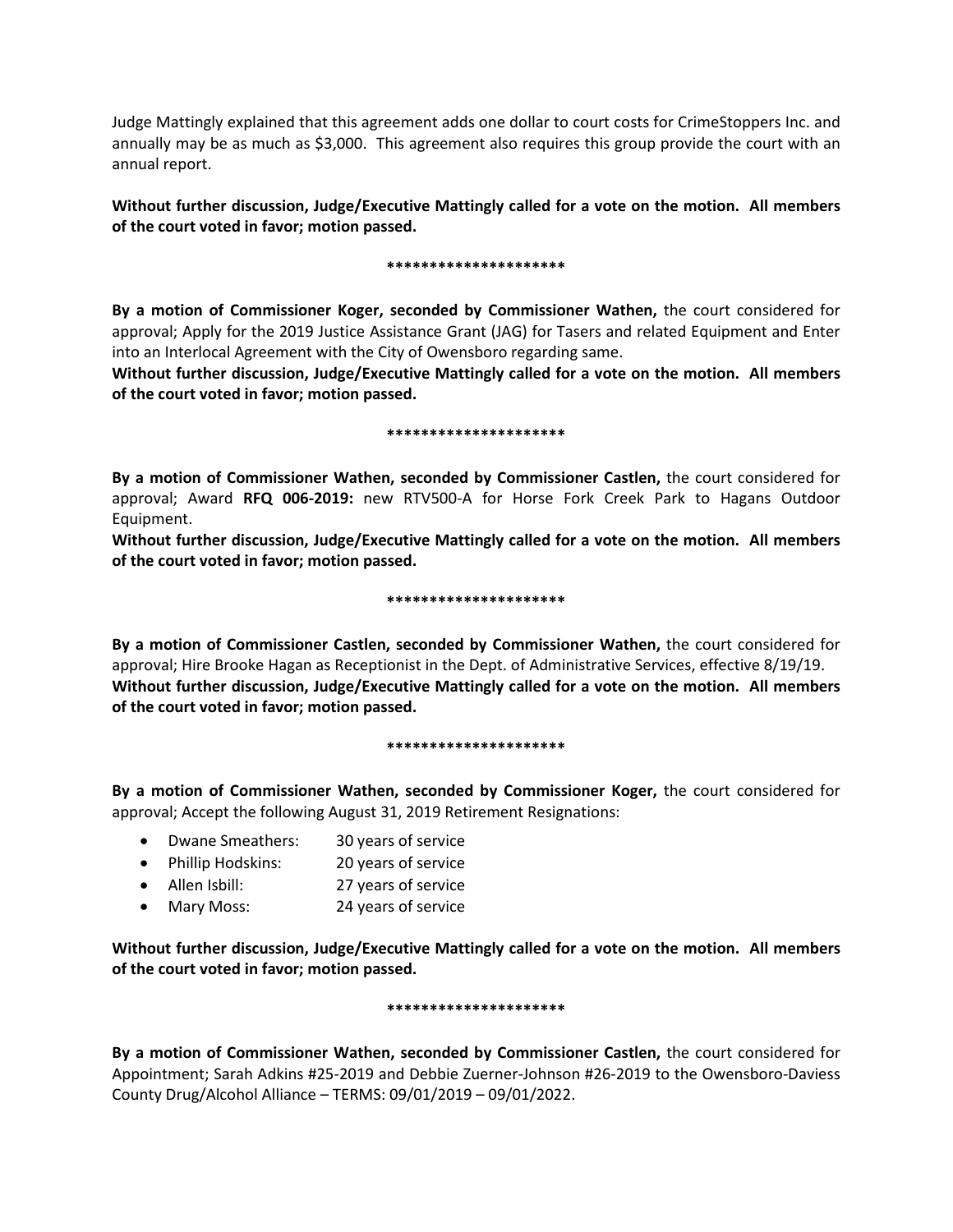**Without further discussion, Judge/Executive Mattingly called for a vote on the motion. All members of the court voted in favor; motion passed.** 

## **\*\*\*\*\*\*\*\*\*\*\*\*\*\*\*\*\*\*\*\*\***

**By a motion of Commissioner Castlen, seconded by Commissioner Wathen,** the court considered for Appointment; Harini Cardwell #24-2019 to the RiverPark Center – TERM: 09/01/2019 – 09/01/2022. **Without further discussion, Judge/Executive Mattingly called for a vote on the motion. All members of the court voted in favor; motion passed.** 

## **\*\*\*\*\*\*\*\*\*\*\*\*\*\*\*\*\*\*\*\*\***

# **Consideration for Discussion:**

County Treasurer Jim Hendrix presented the **First Reading of KOC A.97 (2019); 14-2019** – An Ordinance Establishing the 2019 Daviess County Tax Rates.

Treasurer Hendrix read the tax rates into the record and added, "All rates are either the same as last year's or lower."

## **\*\*\*\*\*\*\*\*\*\*\*\*\*\*\*\*\*\*\*\*\***

As noted, the following bids are being advertised:

- Bid No. 34-2019: One (1) New Bale Processor (Landfill)
- Bid No. 35-2019: One (1) New Tanker for Leachate (Landfill)
- Bid No. 36-2019: Two (2) New Chest Compression Systems (Fire Rescue)
- Bid No. 37-2019: Panther Creek Park Fence System (Parks)

### **\*\*\*\*\*\*\*\*\*\*\*\*\*\*\*\*\*\*\*\*\***

# **Comments:**

County Engineer Mark Brasher noted, "Recently, the bridge over Panther Creek on KY Highway 81 was struck by a truck. The state has surveyed the bridge and due to the extent of the damage have closed the bridge until necessary repairs can be made."

The court expressed sincere appreciation for Deaconess Hospital's willingness to enter into an agreement with Daviess County as the community's Backup Ambulance provider. Together, Judge Mattingly and Jared Florence of Deaconess Hospital officially signed the Backup Ambulance Agreement that was approved at a prior court meeting. Judge Mattingly noted, after attempted negotiations failed with Owensboro Regional Health to enter into a similar agreement, I am pleased that Deaconess stepped up and agreed to enter into this agreement with the county. He further noted, the city and county hold a joint Certificate Of Need (CON) and after receiving (verbal) approval from the City Manager and Mayor, we would be happy to provide that certificate to Deaconess should the unanticipated need arise. He stated, "I absolutely believe and fervently hope to never have to utilize this backup agreement."